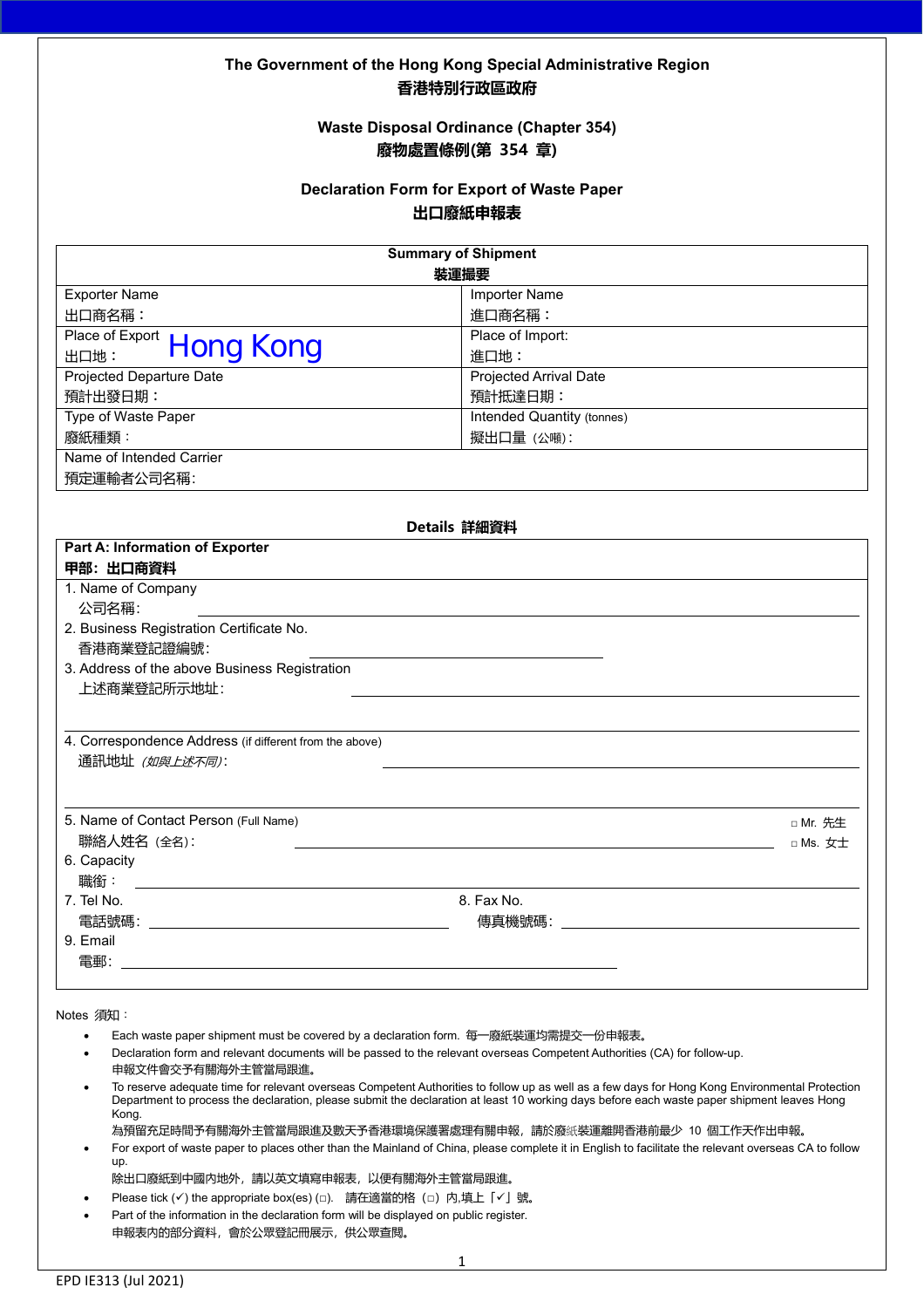| Part B: Information of Waste Paper Intended to be Exported                                                                                                                  |                                      |                                               |              |                                                              |
|-----------------------------------------------------------------------------------------------------------------------------------------------------------------------------|--------------------------------------|-----------------------------------------------|--------------|--------------------------------------------------------------|
| 乙部: 擬出口廢紙資料                                                                                                                                                                 |                                      |                                               |              |                                                              |
| 10. Type of waste paper                                                                                                                                                     |                                      |                                               |              |                                                              |
| 廢紙種類:                                                                                                                                                                       |                                      |                                               |              |                                                              |
| Newspaper, Books and Magazines 報紙書刊<br>$\Box$                                                                                                                               |                                      |                                               |              |                                                              |
| Office Paper 辦公室用紙<br>$\Box$                                                                                                                                                |                                      |                                               |              |                                                              |
|                                                                                                                                                                             |                                      |                                               |              |                                                              |
| Cardboard (Corrugated Fiberboard) 紙皮 (瓦通紙)<br>$\Box$                                                                                                                        |                                      |                                               |              |                                                              |
| Others, please specify type<br>$\Box$                                                                                                                                       |                                      |                                               |              |                                                              |
| 其他,請列明種類:                                                                                                                                                                   |                                      |                                               |              |                                                              |
| 11. Intended Quantity (tonnes)                                                                                                                                              | 12. Place of Generation              |                                               |              |                                                              |
| 擬出口量 (公噸):                                                                                                                                                                  | 廢紙產生地點:                              |                                               |              |                                                              |
| 13. Waste Paper Generator(s)#                                                                                                                                               |                                      |                                               |              |                                                              |
| 廢紙產生者#:                                                                                                                                                                     |                                      |                                               |              |                                                              |
| 14. Address(es)                                                                                                                                                             |                                      |                                               |              |                                                              |
| 地址:                                                                                                                                                                         |                                      |                                               |              |                                                              |
|                                                                                                                                                                             |                                      |                                               |              |                                                              |
|                                                                                                                                                                             |                                      |                                               |              |                                                              |
| #If there are more than 1 waste paper generator, please use separate page(s).<br>*如有多於1名廢紙產生者,請另加頁填寫。                                                                       |                                      |                                               |              |                                                              |
| 15. Purpose of Export                                                                                                                                                       |                                      |                                               |              |                                                              |
| 出口目的: □ Reprocessing 再加工 □ Recycling 循環再造 □ Recovery Operation 回收                                                                                                           |                                      |                                               |              |                                                              |
|                                                                                                                                                                             |                                      |                                               |              |                                                              |
| □ Reuse 再使用                                                                                                                                                                 |                                      |                                               |              |                                                              |
|                                                                                                                                                                             |                                      |                                               |              |                                                              |
|                                                                                                                                                                             |                                      |                                               |              |                                                              |
| <b>Part C: Shipment Information</b>                                                                                                                                         |                                      |                                               |              |                                                              |
|                                                                                                                                                                             |                                      |                                               |              |                                                              |
| 丙部:貨運資料                                                                                                                                                                     |                                      |                                               |              |                                                              |
| 16. Means of Transport                                                                                                                                                      |                                      | 17. Vessel/Flight/Vehicle No.                 |              |                                                              |
| 運送方式: □ Sea 海運 □ Air 空運 □ Land 陸運                                                                                                                                           |                                      | 航運 / 航班 / 車輛編號: フィランド しょうかん しゅうかん しゅうかん しゅうかん |              |                                                              |
| 18. Bill of Lading or Equivalent Document (e.g. Booking Form) No.                                                                                                           |                                      |                                               |              |                                                              |
| 船務提單或同等文件 (例如: 訂艙單) 編號:                                                                                                                                                     |                                      |                                               |              |                                                              |
|                                                                                                                                                                             |                                      |                                               |              |                                                              |
| 19. No. of Container (if applicable)                                                                                                                                        | Unit                                 | 20. Size of Container (if applicable)         |              |                                                              |
| 貨櫃數目 (如適用):                                                                                                                                                                 | 個                                    | 貨櫃尺寸 (如適用):                                   |              |                                                              |
| (Container no. to be provided on shipping document)                                                                                                                         | $\Box$ 20 ft                         | □ 40 ft                                       | $\Box$ 40 HQ |                                                              |
| (請在船務文件提供貨櫃編號)                                                                                                                                                              |                                      | □ Others 其他: ______                           |              |                                                              |
| Hong Kong                                                                                                                                                                   |                                      | Projected Departure Date                      |              |                                                              |
| 香港<br>出口地:                                                                                                                                                                  |                                      | 預計出發日期:                                       |              |                                                              |
|                                                                                                                                                                             |                                      | (Country/Area (City)) Projected Arrival Date  |              |                                                              |
| 途經地 (一): ___________________________________(國家/地區 (城市)) 預計抵達日期:                                                                                                            |                                      |                                               |              |                                                              |
|                                                                                                                                                                             | (Country/Area (City))                | <b>Projected Arrival Date</b>                 |              |                                                              |
| 途經地 (二): __________________________________(國家/地區 (城市)) 預計抵達日期:                                                                                                             |                                      |                                               |              |                                                              |
| 23. Second Transit<br>24. Third Transit                                                                                                                                     | (Country/Area (City))                | <b>Projected Arrival Date</b>                 |              |                                                              |
| 途經地 (三): ___________________________________(國家/地區 (城市)) 預計抵達日期:                                                                                                            |                                      |                                               |              |                                                              |
| 21. Place of Export<br>22. First Transit<br>If there are more than 3 places of transit, please use separate page(s) to provide their locations and projected arrival dates. |                                      |                                               |              | (dd/mm/yyyy)<br>(dd/mm/yyyy)<br>(dd/mm/yyyy)<br>(dd/mm/yyyy) |
|                                                                                                                                                                             |                                      |                                               |              |                                                              |
|                                                                                                                                                                             | (Country/Area (City))                | <b>Projected Arrival Date</b>                 |              |                                                              |
| 25. Place of Import<br>進口地:                                                                                                                                                 | ______________(國家 / 地區 (城市)) 預計抵達日期: |                                               |              |                                                              |
| Import Consent Obtained? 已獲得進口許可?                                                                                                                                           |                                      |                                               |              |                                                              |
| $\Box$ Yes $E$<br>$\Box$ No $\bar{B}$                                                                                                                                       | □ <i>Not Applicable 不適用</i>          |                                               |              |                                                              |
| 如多於 3 個轉口地,請另加頁填寫地點及預計抵達日期。                                                                                                                                                 |                                      |                                               |              | (dd/mm/yyyy)                                                 |
|                                                                                                                                                                             |                                      |                                               |              |                                                              |
| 預定運輸者公司名稱:                                                                                                                                                                  |                                      |                                               |              |                                                              |
|                                                                                                                                                                             |                                      |                                               |              | □ Mr. 先生                                                     |
| 26. Name of Intended Carrier<br>27. Name of Contact Person (Full Name)<br>聯絡人姓名 (全名):                                                                                       |                                      |                                               |              | □ Ms. 女士                                                     |
| 28. Tel No.                                                                                                                                                                 | 29. Email                            |                                               |              |                                                              |
| 電話號碼:                                                                                                                                                                       | 電郵:                                  |                                               |              |                                                              |
| If there are more than one carrier, please use separate page(s).<br>如有多於一名運輸者,請另加頁填寫。                                                                                       |                                      |                                               |              |                                                              |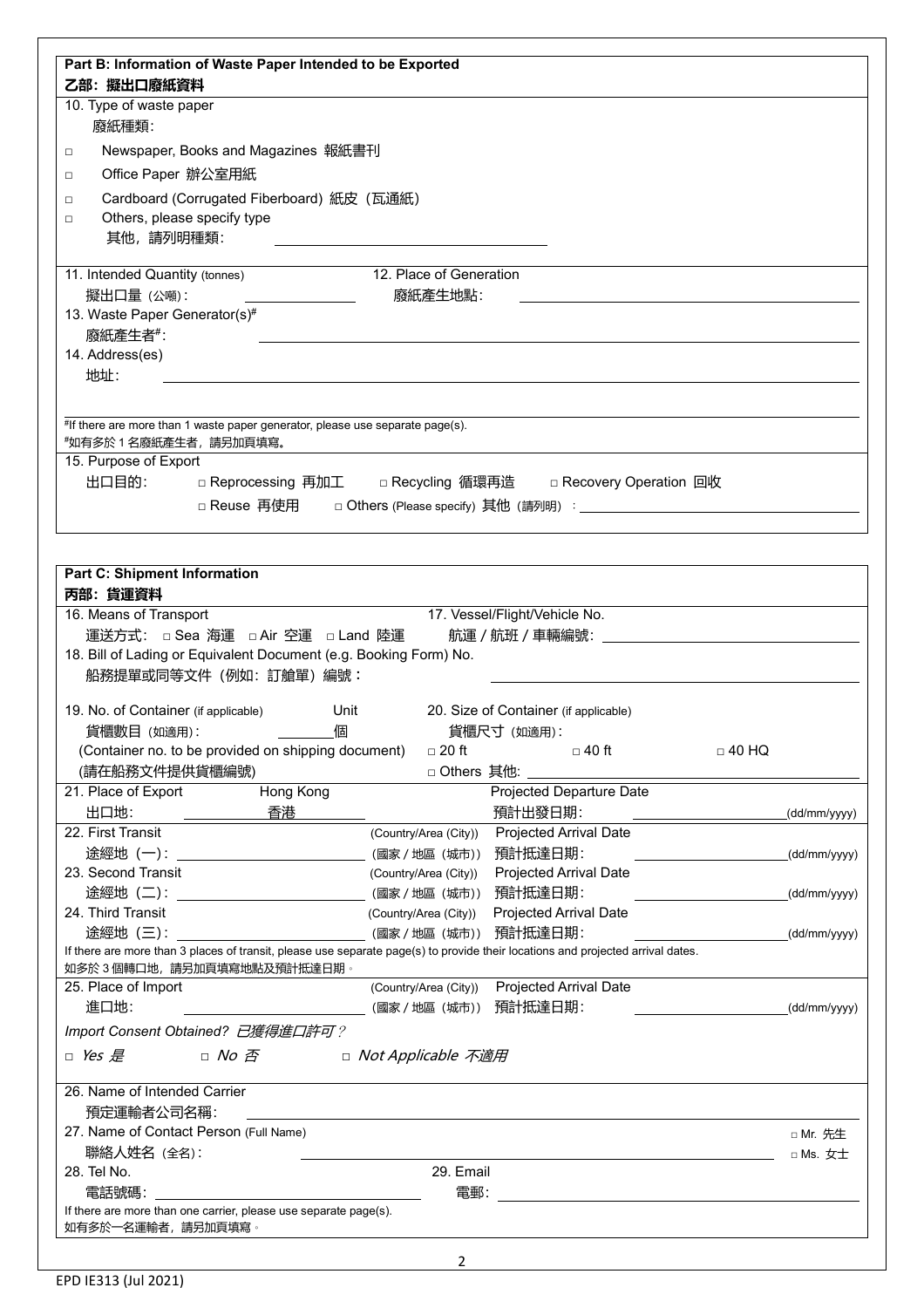| 30. Other Information (e.g. information about transfer operation at Public Cargo Working Area) |
|------------------------------------------------------------------------------------------------|
| 其他資料 (例:在公眾貨物裝卸區的移運操作資料):                                                                      |
|                                                                                                |
|                                                                                                |
|                                                                                                |
|                                                                                                |
|                                                                                                |
|                                                                                                |
|                                                                                                |
|                                                                                                |
|                                                                                                |
|                                                                                                |
|                                                                                                |
|                                                                                                |
|                                                                                                |
| Part D: Information of Recycling Facility at the Place of Import<br>丁部: 入口地循環再造設施資料            |
| 31. Name of Recycling Facility                                                                 |
| 循環再造設施名稱:                                                                                      |
| 32. Facility Address                                                                           |
| 循環再造設施地址:                                                                                      |
|                                                                                                |
|                                                                                                |
| 33. Waste Processing Technique                                                                 |
| 廢物處理技術:                                                                                        |
| □ Conversion into Pulp 轉化成紙漿                                                                   |
| □ Production of New Paper Products 製造新的紙製產品                                                    |
|                                                                                                |
| □ De-inking 脫墨                                                                                 |
|                                                                                                |
| 34. Treatment Capacity (tonnes per month)                                                      |
| 處理量 (公噸 / 每月):                                                                                 |
| 35. End Product                                                                                |
| 成品<br>□ Pulp 紙漿  □ Recycled Paper 再造紙  □ Others (Please specify) 其他 (請列明) :___________         |
| 36. Outlet of End Product (e.g. the Mainland of China)                                         |
| 成品出路 (例: 中國内地):                                                                                |
|                                                                                                |